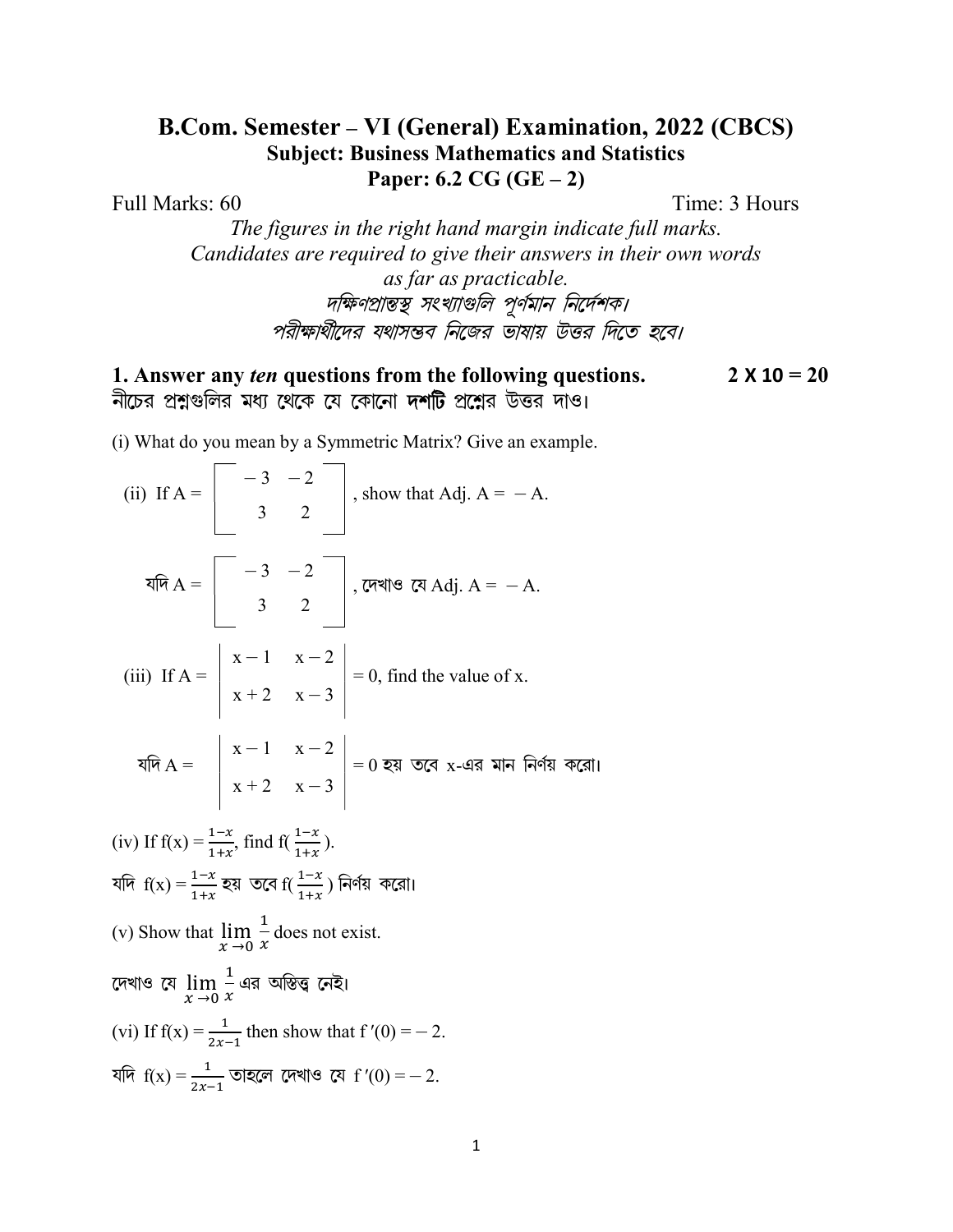(vii) If for a distribution of 20 observations  $\sum (xi - 10) = 10$ , find the arithmetic mean.

20 টি পর্যবেক্ষণের একটি বিভাজনের  $\sum (xi - 10) = 10$ , যৌগিক গড় নির্ণয় করো।

(viii) Find the Harmonic Mean of 4, 6, 8, 10, 12.

 $4, 6, 8, 10, 12$  -এর বিবর্ত যৌগিক গড নির্ণয় করো।

(ix) Find the third quartile of the following numbers:

18, 12, 22, 16, 15, 28, 26, 32, 25.

 $(x)$  নীচের সংখ্যাগুলির তৃতীয় চতুর্থক নির্ণয় করো:

18, 12, 22, 16, 15, 28, 26, 32, 25.

(xi) Find the standard deviation of first n natural numbers.

প্রথম n সংখ্যক স্বাভাবিক সংখ্যার সমক পার্থক্য নির্ণয় করো।

(xii) Define positive and negative correlation.

ধনাত্মক ও ঋণাত্মক সহপরিবর্তনের সংজ্ঞা দাও।

(xiii) The regression coefficient of y on x and x on y are  $-1.6$  and  $-0.4$  respectively. Find the coefficient of correlation.

 $x$  এর উপর  $y$  এর এবং  $y$  এর উপর  $x$  এর প্রতিগমন গুণাঙ্কগুলি হোল যথাক্রমে  $-1.6$  এবং  $-0.4$ .

সহপরিবর্তন গুণাঙ্ক নির্ণয় করো।

(xiv) What is cost of living index number?

জীবনযাত্রার ব্যয়নির্বাহী সূচক কী?

(xv) What do you mean by seasonal fluctuations in a time series?

কালীন সারিতে ঋতুনির্ভর উত্থান-পতন বলতে কী বোঝো?

2. Answer any *four* questions from the following questions.  $5 \times 4 = 20$ 

নীচের প্রশ্নগুলির মধ্য থেকে যে কোনো চারটি প্রশ্নের উত্তর দাও।

 $(i)$ Prove that,

 $\begin{vmatrix} a+b+2c & a & b \\ c & b+c+2a & b \\ c & a & c+a+2b \end{vmatrix}$  = 2(a+b+c)<sup>3</sup>

5

প্ৰমাণ করো হে

 $\begin{vmatrix} a+b+2c & a & b \\ c & b+c+2a & b \\ c & a & c+a+2b \end{vmatrix}$  = 2(a+b+c)<sup>3</sup>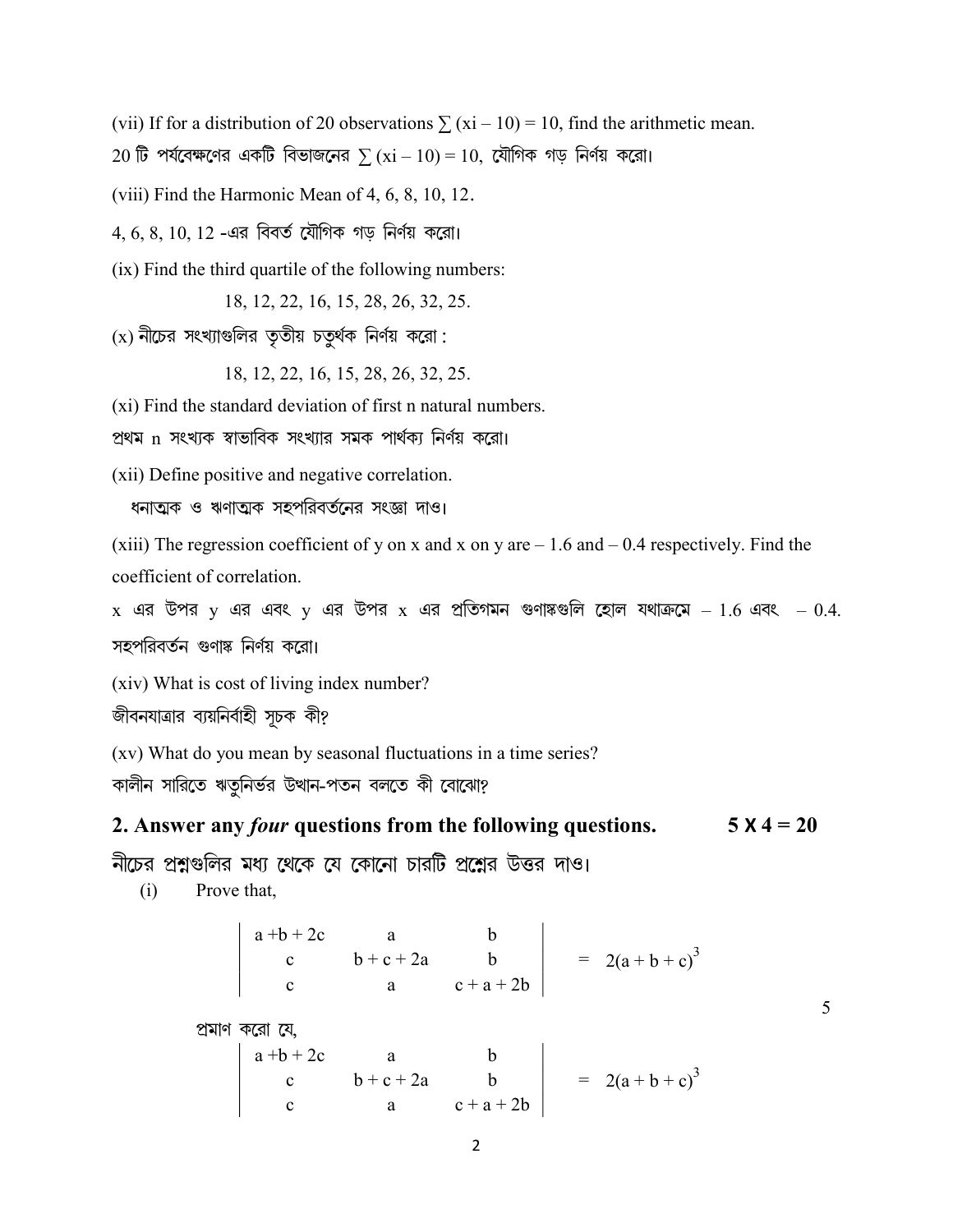(ii) If 
$$
f(x - 2) = x^3 - 2x^2 + 7
$$
 then find the value of  $f(x - 5)$ .

যদি 
$$
f(x-2) = x^3 - 2x^2 + 7
$$
 হয় তাহলে  $f(x-5)$ -এর মান নির্ণয় করো।

(iii) From the first principle of derivative find the derivative of  $e^{2x}$  with respect to x.

অন্তরকলজের প্রথম সূত্র থেকে x-এর সাপেক্ষে  $e^{2x}$ -এর অন্তরকলজ নির্ণয় করো।

(iv) Find the mean deviation about the mean for the following data:

| No. of Students: |  |  |  |  |
|------------------|--|--|--|--|

নীচের তথ্য থেকে যৌগিক গডের সাপেক্ষে গড পার্থক্য নির্ণয় করো:

| No. of Students: |  |  |  |  |
|------------------|--|--|--|--|

(v) The equation of two regression lines for two variables x and y are  $3x + 2y = 21$  and  $8x + 3y = 1$ 45. Find the (a) correlation coefficient and (b) the ratio of the standard deviations of x and y.  $5$ দুটি চলক x ও y-এর জন্য প্রতিগমণ রেখাদ্বয়ের সমীকরণ  $3x + 2y = 21$  এবং  $8x + 3y = 45$ . (a) সহপরিবর্তন গুণাষ্ক এবং (b) x এবং y-এর সমক পার্থক্যের অনুপাত নির্ণয় করো।

|  | (vi) Calculate 5-yearly moving averages for the following time series data: |  |  |  |  |  |
|--|-----------------------------------------------------------------------------|--|--|--|--|--|
|  |                                                                             |  |  |  |  |  |

5

5

5

| Year   2012   2013   2014   2015   2016   2017   2018   2019   2020              |  |  |  |  |  |
|----------------------------------------------------------------------------------|--|--|--|--|--|
| $\sqrt{\text{Values} \cdot 484}$   521   508   562   615   672   656   695   627 |  |  |  |  |  |

নীচের কালীন সারির তথ্য থেকে 5-বর্ষীয় গড়সমূহ নির্ণয় করো।

| Year                                                         | 2012   2013   2014   2015   2016   2017   2018   2019   2020 |  |  |  |  |
|--------------------------------------------------------------|--------------------------------------------------------------|--|--|--|--|
| Values   484   521   508   562   615   672   656   695   627 |                                                              |  |  |  |  |

3. Answer any two questions from the following questions.  $10 \times 2 = 20$ নীচের প্রশ্নগুলির মধ্য থেকে যে কোনো দুটি প্রশ্নের উত্তর দাও।

(i) (a) Find the inverse of the matrix  $A = \begin{bmatrix} 1 & 2 & 1 \\ 1 & -1 & 1 \\ 2 & 3 & -1 \end{bmatrix}$  and hence solve the system of equations  $x + 2y + z = 4$ ,  $x - y + z = 5$  and  $2x + 3y - z = 1$ . 5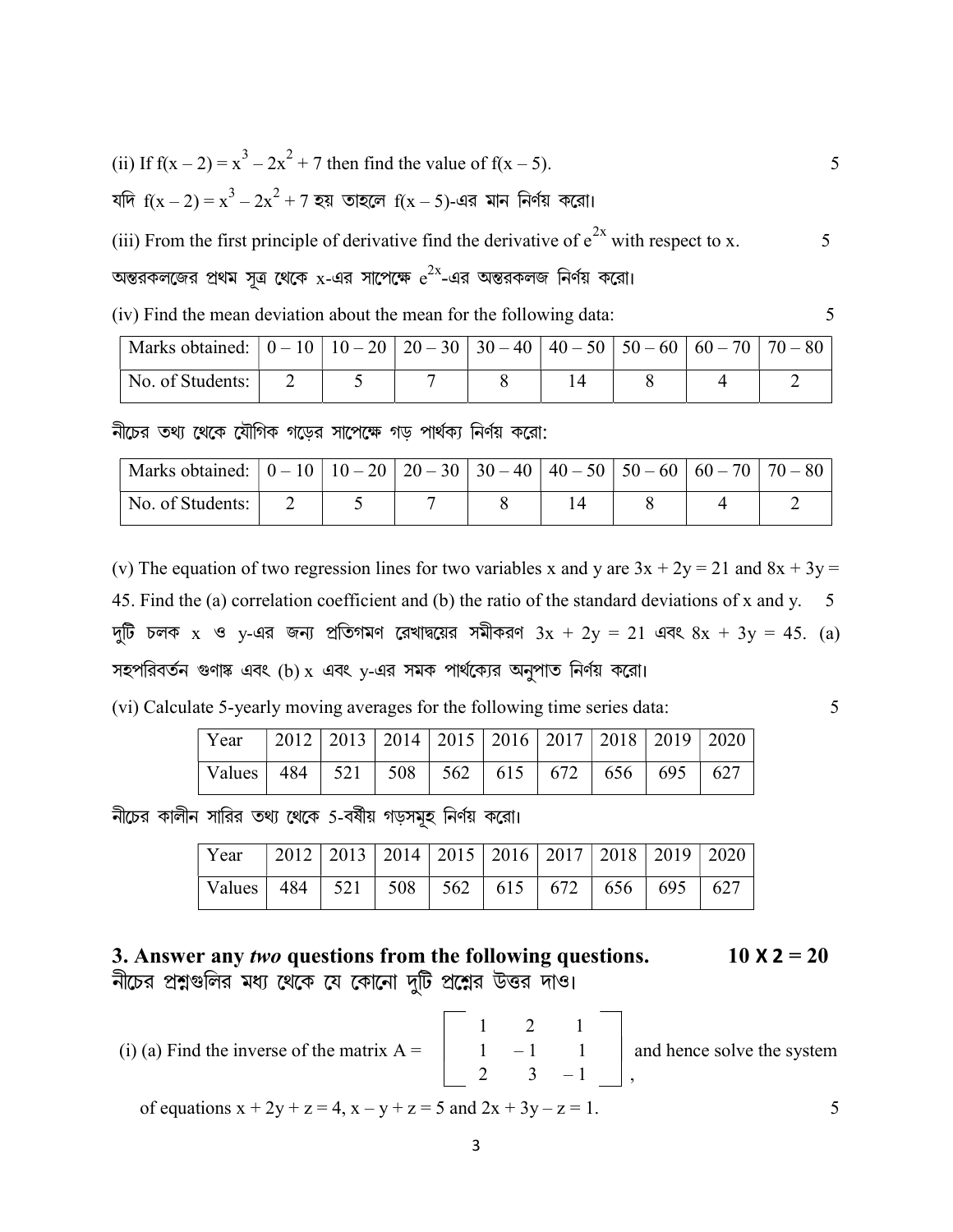$$
A = \begin{bmatrix} 1 & 2 & 1 \\ 1 & -1 & 1 \\ 2 & 3 & -1 \end{bmatrix}
$$
,   

$$
x + 2y + z = 4
$$
, 
$$
x - y + z = 5
$$
 
$$
x + 2y + z = 4
$$
, 
$$
x - y + z = 5
$$
 
$$
x + 2y + z = 4
$$
, 
$$
x - y + z = 5
$$
 
$$
x + 2y + z = 4
$$
, 
$$
x - y + z = 5
$$
 
$$
x + 2y + z = 4
$$
, 
$$
x - y + z = 5
$$
 
$$
x + 2y + z = 4
$$
, 
$$
x - y + z = 5
$$
 
$$
x + 2y + z = 4
$$
, 
$$
x - y + z = 5
$$
 
$$
x + 2y + z = 4
$$
, 
$$
x - y + z = 5
$$
 
$$
x + 2y + z = 4
$$
, 
$$
x - y + z = 5
$$
 
$$
x + 2y + z = 4
$$
, 
$$
x - y + z = 5
$$
 
$$
y = 2
$$
, 
$$
z = 1
$$
 
$$
y = 2
$$
, 
$$
z = 1
$$
 
$$
y = 2
$$
, 
$$
z = 1
$$
 
$$
y = 2
$$
 
$$
z = 2
$$
 
$$
y = 2
$$
 
$$
z = 2
$$
 
$$
y = 2
$$
 
$$
z = 2
$$
 
$$
z = 2
$$
 
$$
z = 2
$$
 
$$
z = 2
$$
 
$$
z = 2
$$
 
$$
z = 2
$$
 
$$
z = 2
$$
 
$$
z = 2
$$
 
$$
z = 2
$$
 
$$
z = 2
$$
 
$$
z = 2
$$
 
$$
z = 2
$$
 
$$
z = 2
$$
 
$$
z = 2
$$
 
$$
z = 2
$$
 
$$
z = 2
$$
 <math display="</math>

(b) A function  $f(x)$  is defined as follows:

$$
f(x) = 2 \qquad \text{when } x \le 0
$$
  
= 3x + 2, \qquad \text{when } 0 < x \le 1  
= \frac{x}{x-1}, \qquad \text{when } 1 < x.

Verify the continuity of the function  $f(x)$  at  $x = 0$  and at  $x = 1$ .

একটি অপেক্ষক  $f(x)$  কে নিয়লিখিতভাবে সংজ্ঞায়িত করা যায়:

$$
f(x) = 2 \t\t when x \le 0
$$
  
= 3x + 2, when 0 < x \le 1  
=  $\frac{x}{x-1}$ , when 1 < x.

 $f(x)$  অপেক্ষকটির  $x = 0$  এবং  $x = 1$  বিন্দুতে সন্ততা যাচাই করো।

(ii) (a) If 
$$
y = 1 + \frac{x}{1!} + \frac{x^2}{2!} + \frac{x^3}{3!} + \dots + \frac{x^n}{n!}
$$
, show that  $\frac{dy}{dx} = y - \frac{x^n}{n!}$ .

যদি  $y = 1 + \frac{x}{1!} + \frac{x^2}{2!} + \frac{x^3}{3!} + \ldots + \frac{x^n}{n!}$ , দেখাও যে  $\frac{dy}{dx} = y - \frac{x^n}{n!}$ .

(b) Find the maximum and the minimum values of  $4x^3 - 15x^2 + 12x - 2$ .

 $4x^3 - 15x^2 + 12x - 2$ -এর সর্বোচ্চ এবং সর্বনিয় মান নির্নয় করো।

(iii) (a) Calculate the mean and mode from the following data:

| Annual Sales (Rs '000) | Frequency $\parallel$ Annual Sales (Rs '000) | Frequency |
|------------------------|----------------------------------------------|-----------|
| Less than 10           | Less than 40                                 |           |
| Less than 20           | Less than 50                                 |           |
| Less than 30           | Less than 60                                 |           |

নীচের তথ্য থেকে গড় এবং সংখ্যাগুরুমান গণনা করো:

| Annual Sales (Rs '000) | Frequency $\parallel$ | Annual Sales (Rs '000) | Frequency |
|------------------------|-----------------------|------------------------|-----------|
| Less than 10           |                       | Less than 40           |           |
| Less than 20           |                       | Less than 50           |           |
| Less than 30           |                       | Less than 60           |           |

 $\overline{\mathbf{r}}$ 

5

5

5